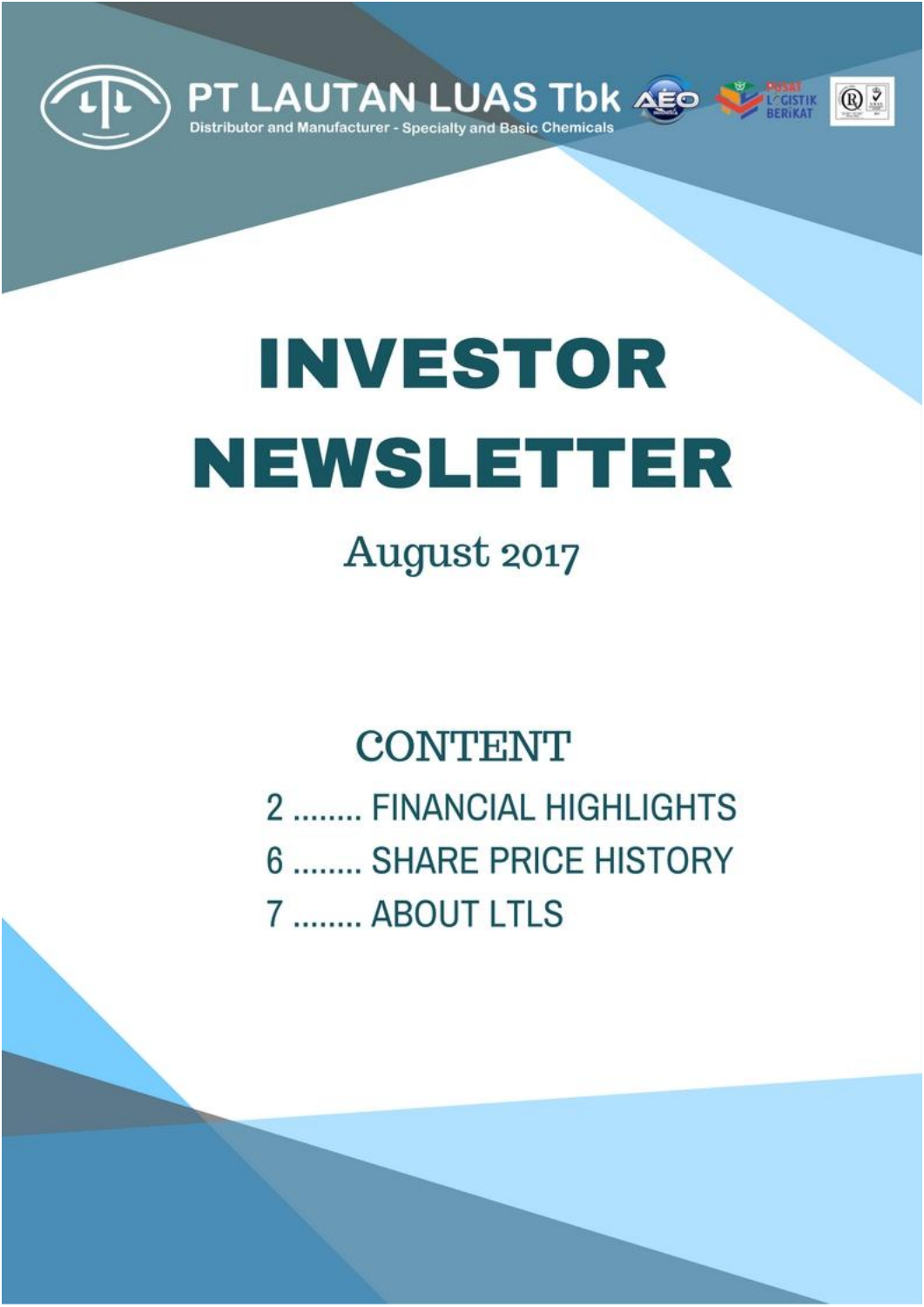**PT LAUTAN LUAS Tbk (LTLS)** is pleased to announce its result for 1H2017 as follows:

LTLS' gain in net income was IDR85 billion during the 1H2017, against the IDR33 billion attained in 1H2016. The favorable outcome was mainly due to a combination of higher gross profit generated during the period, improving profit from our associated companies, as well as the relatively stable currency fluctuation and lower financing cost.

Revenue in 1H2017 grew by 12% yoy to IDR3,456 billion, mainly supported by our Distribution and Manufacturing segments. While gross margin is slightly down from 17.95% in 1H2016 to 16.93% in 1H2017 partly due to lower margin in the Distribution segment, and the seasonal impact from Eid-al Fitr holiday that has lowered our production quantity level in our Manufacturing segment; thus driving to higher cost of goods sold in 2Q2017.

The above result translates to an increase of our Earning Per Share from IDR21 in 1H2016 to IDR56 in 1H2017. While our per-share book value as of June 2017 was IDR984 per share.

From the financial position standpoint, net interest bearing debt to equity was maintained around 1.38x, with working capital days at 56 days. While current ratio is at 0.86x, or slightly below the common acceptable level, mainly as we have classified our bond I/2013 of IDR700 billion that will due on June 2018 as current liabilities.

In addition to the above, LTLS has issued the new shelf-registered bond II/2017 in June this year with total offering target of IDR1,000 billion. The first issuance in June was IDR200 billion with coupon of 10.5%, and we expect to gradually offer the next issuance in early next year or end this year.

Looking forward in the coming periods of this year, LTLS is actively participating in public expose marathon held by the IDX. We just came back from public expose in Medan on 1 August 2017, and we will attend the public expose in Denpasar on 7 September 2017 and Makassar on 14 September 2017.

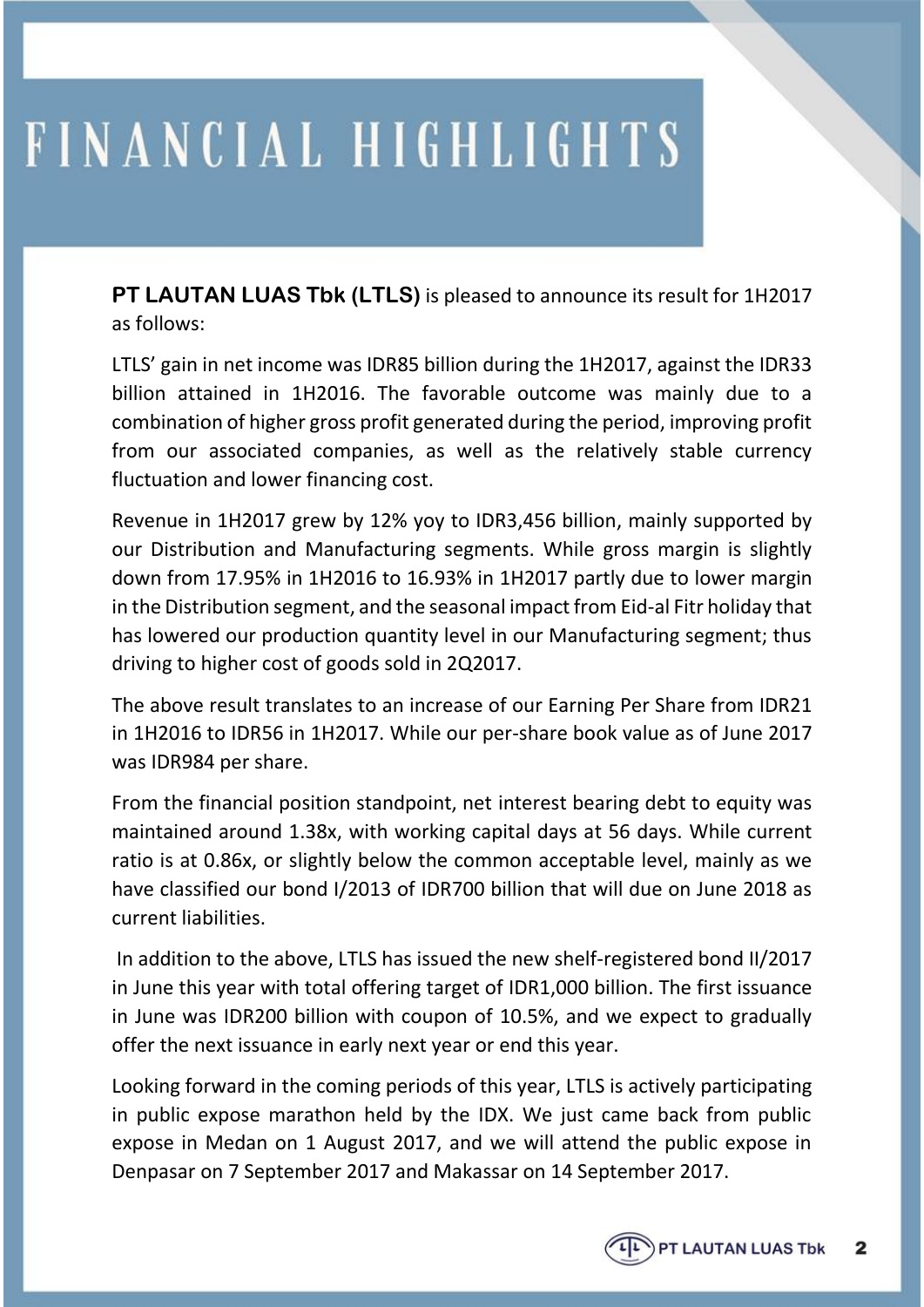#### **Consolidated Income Statement**

| in Billion IDR                    | 2013   | 2014   | $\overline{2015}$       | 2016   | 1H16   | 1H17   |
|-----------------------------------|--------|--------|-------------------------|--------|--------|--------|
| Revenue                           | 5,735  | 5,888  | 6,466                   | 6,438  | 3,073  | 3,456  |
| <b>Gross Profit</b>               | 935    | 1,019  | 1,084                   | 1,153  | 552    | 585    |
| <b>Gross Margin</b>               | 16.30% | 17.31% | 16.77%                  | 17.90% | 17.95% | 16.93% |
| <b>Operating Expenses</b>         | 620    | 684    | 749                     | 788    | 385    | 401    |
| <b>Income from Operation</b>      | 315    | 335    | 336                     | 365    | 180    | 195    |
| <b>Finance Costs</b>              | (116)  | (124)  | (182)                   | (150)  | (83)   | (69)   |
| Income/(Loss) from Affiliates     | 11     | (19)   | (67)                    | (47)   | (28)   | 15     |
| Other Operating Income/(Expenses) | (37)   | 85     | (10)                    | (23)   | 13     | 10     |
|                                   |        |        |                         |        |        |        |
| <b>Net Income</b>                 | 85     | 165    | $\overline{\mathbf{4}}$ | 60     | 33     | 85     |
| <b>Comprehensive Income</b>       | 267    | 181    | 128                     | 18     | 76     | 65     |
| <b>EBITDA</b>                     | 601    | 526    | 408                     | 465    | 214    | 269    |

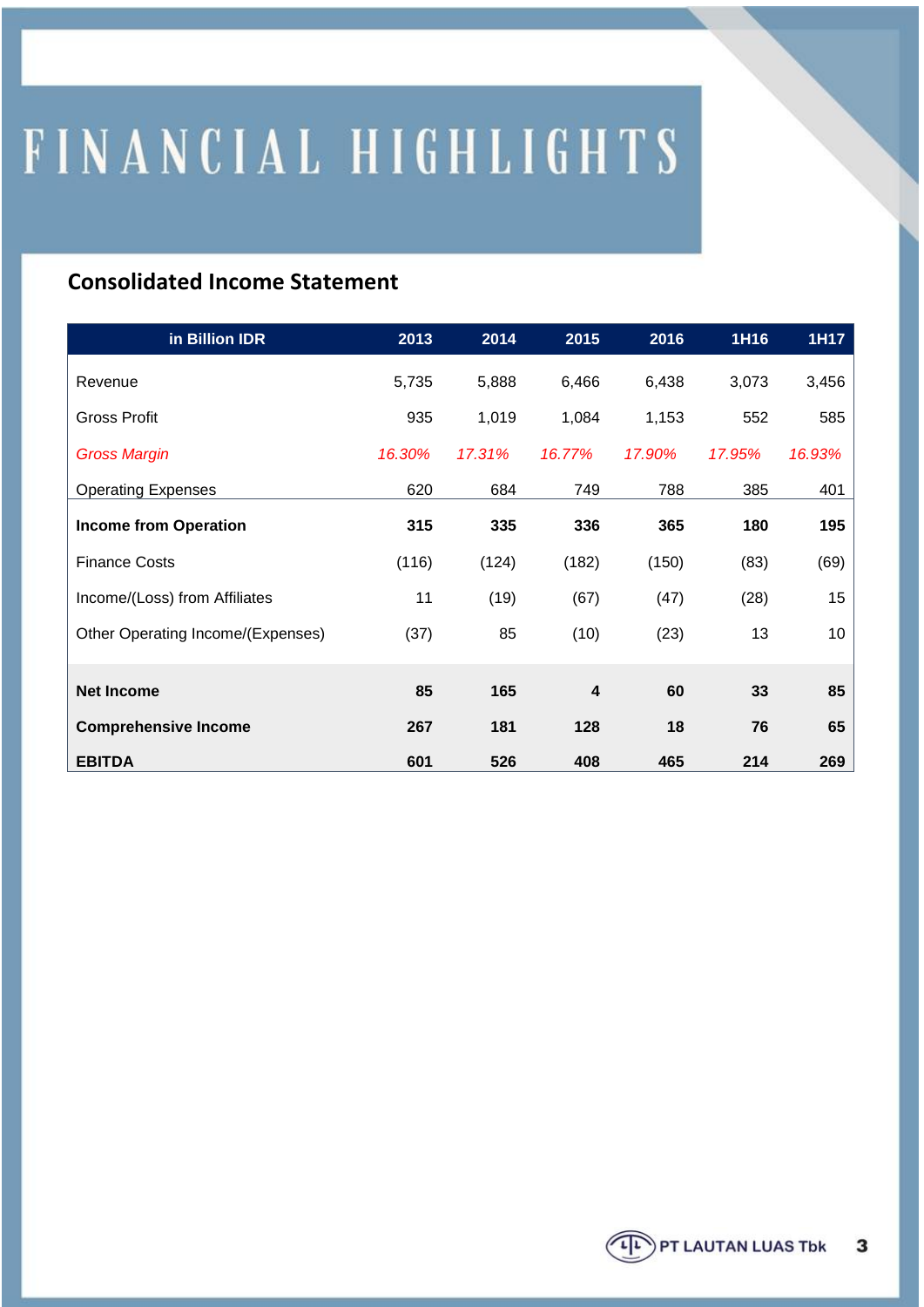#### **Consolidated Balance Sheet**

| in Billion IDR            | 2013  | 2014  | 2015  | 2016  | 1H16  | 1H17  |
|---------------------------|-------|-------|-------|-------|-------|-------|
| Cash & Cash Equivalent    | 146   | 228   | 120   | 69    | 99    | 158   |
| <b>Trade Receivables</b>  | 1,143 | 1,127 | 1,333 | 1,488 | 1,156 | 1,505 |
| Inventories               | 891   | 897   | 900   | 778   | 787   | 848   |
| <b>Others</b>             | 217   | 245   | 296   | 298   | 499   | 484   |
| <b>Current Assets</b>     | 2,397 | 2,497 | 2,649 | 2,633 | 2,541 | 2,995 |
| <b>Fixed Assets</b>       | 1,120 | 1,161 | 1,589 | 1,864 | 1,739 | 1,875 |
| <b>Others</b>             | 1,018 | 1,017 | 1,155 | 1,161 | 1,211 | 1,120 |
| <b>Non Current Assets</b> | 2,138 | 2,178 | 2,744 | 3,025 | 2,950 | 2,995 |
| <b>Total Assets</b>       | 4,535 | 4,675 | 5,393 | 5,658 | 5,491 | 5,990 |

| in Billion IDR                                | 2013  | 2014  | 2015  | 2016  | 1H16  | 1H17  |
|-----------------------------------------------|-------|-------|-------|-------|-------|-------|
| <b>Trade Payables</b>                         | 1,133 | 1,027 | 1,146 | 1,249 | 1,073 | 1,193 |
| Short-term Bank Loans                         | 710   | 849   | 1,338 | 1,114 | 1,052 | 1,172 |
| <b>Current Maturities of Long-terms Debts</b> | 79    | 80    | 87    | 159   | 130   | 862   |
| Others                                        | 184   | 129   | 156   | 155   | 194   | 276   |
| <b>Current Liabilities</b>                    | 2,106 | 2,085 | 2,727 | 2,677 | 2,449 | 3,503 |
| Long-term Debts                               | 932   | 904   | 866   | 1,117 | 1,119 | 535   |
| Others                                        | 118   | 151   | 180   | 186   | 213   | 205   |
| <b>Non-Current Liabilities</b>                | 1,050 | 1,055 | 1,046 | 1,303 | 1,332 | 740   |
| <b>Total Liabilities</b>                      | 3,156 | 3,140 | 3,773 | 3,979 | 3,781 | 4,243 |
| <b>Equity</b>                                 | 1,379 | 1,535 | 1,620 | 1,679 | 1,709 | 1,747 |
| <b>Total Liabilities &amp; Equity</b>         | 4,535 | 4,675 | 5,393 | 5,658 | 5,491 | 5,990 |

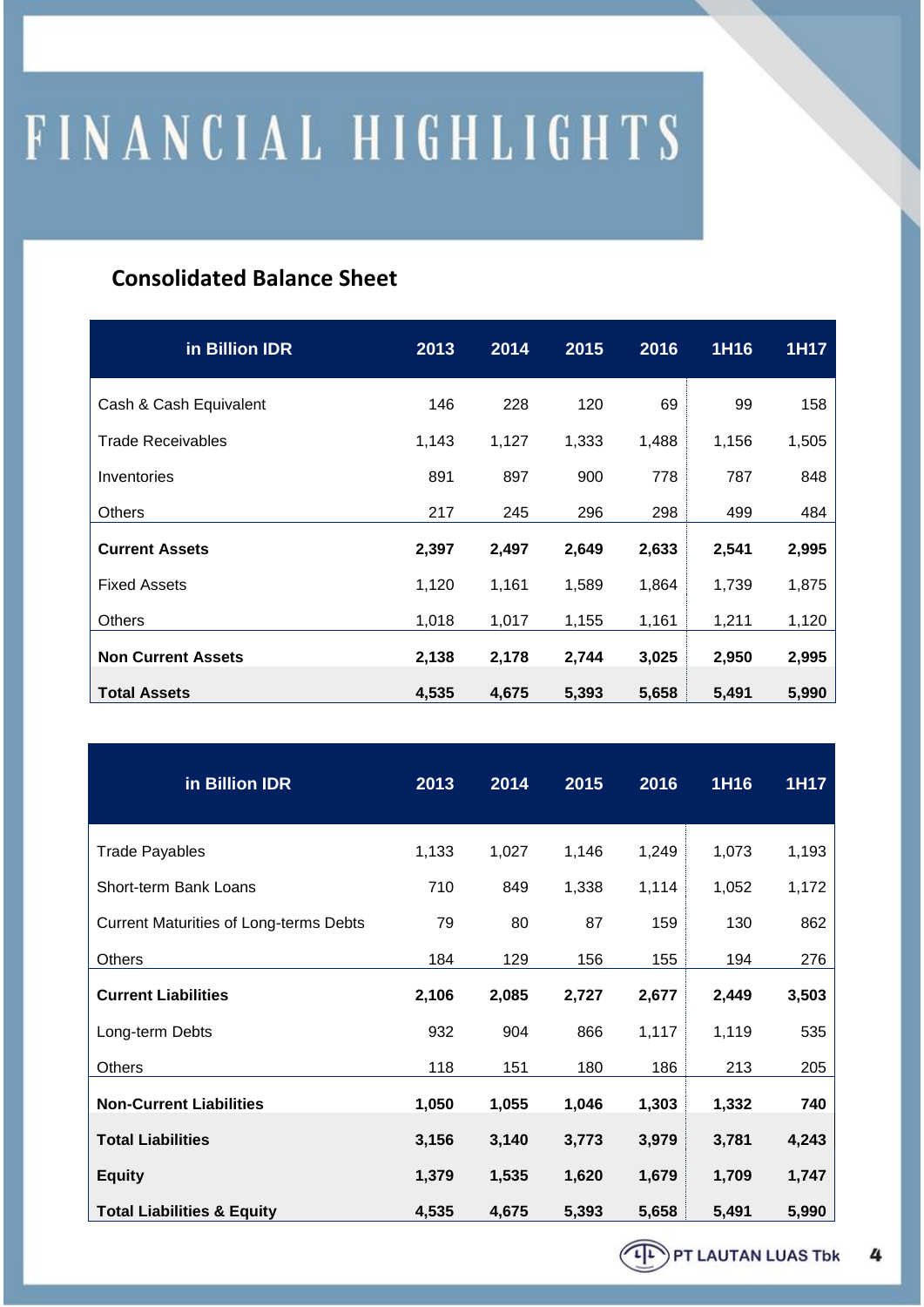#### **Working Capital Cycle**

| in Billion IDR           | 2013  | 2014  | 2015  | 2016  | 1H16  | 1H17  |
|--------------------------|-------|-------|-------|-------|-------|-------|
| Trade Receivables (T/R)  | 1,143 | 1,127 | 1,333 | 1,488 | 1,156 | 1,505 |
| T/R Days                 | 72    | 69    | 74    | 83    | 68    | 78    |
| Inventories              | 891   | 897   | 900   | 778   | 787   | 848   |
| <b>Inventory Days</b>    | 67    | 66    | 60    | 53    | 56    | 53    |
| Trade Payables (T/P)     | 1,133 | 1,027 | 1,146 | 1,249 | 1,073 | 1,193 |
| T/P Days                 | 85    | 76    | 77    | 85    | 77    | 75    |
| Working Capital - Trade  | 901   | 997   | 1,087 | 1,017 | 870   | 1,160 |
| $(T/R + Inv - T/P)$ days | 54    | 59    | 57    | 51    | 47    | 56    |

#### **Key Performance Ratios**

|                                    | 2013   | 2014  | 2015  | 2016    | 1H16   | 1H17  |
|------------------------------------|--------|-------|-------|---------|--------|-------|
| Asset Growth (%)                   | 11.77  | 3.02  | 15.37 | 4,91    | 1.81   | 5.86  |
| Revenue Growth (%)                 | (7.70) | 2.67  | 9.81  | (0, 43) | (7.54) | 12.46 |
| Gross Margin (%)                   | 16.30  | 17.31 | 16.77 | 17.90   | 17.95  | 16.93 |
| <b>Operating Margin (%)</b>        | 4.85   | 7.10  | 5.04  | 5.31    | 5.85   | 5.65  |
| EBITDA $*/$ Net Int. Exp. $**$ (X) | 5.19   | 4.24  | 2.25  | 3,12    | 2.58   | 3.90  |
| Net Debt ***/Equity (X)            | 1.13   | 1.03  | 1.34  | 1,38    | 1.29   | 1.38  |
| Net Debt ***/EBITDA* (X)           | 2.62   | 3.04  | 5.32  | 4,95    | 5.14   | 4.49  |
| Current Ratio (X)                  | 1.14   | 1.20  | 0.97  | 0.98    | 1.04   | 0.86  |

*\* EBITDA does not include foreign exchange gain or losses for the relevant period*

*\*\* Net Interest Expenses is defined as Interest Expenses less Interest Income*

*\*\*\* Net Debt is defined as Total Interest Bearing Loans less Cash & Cash Equivalents*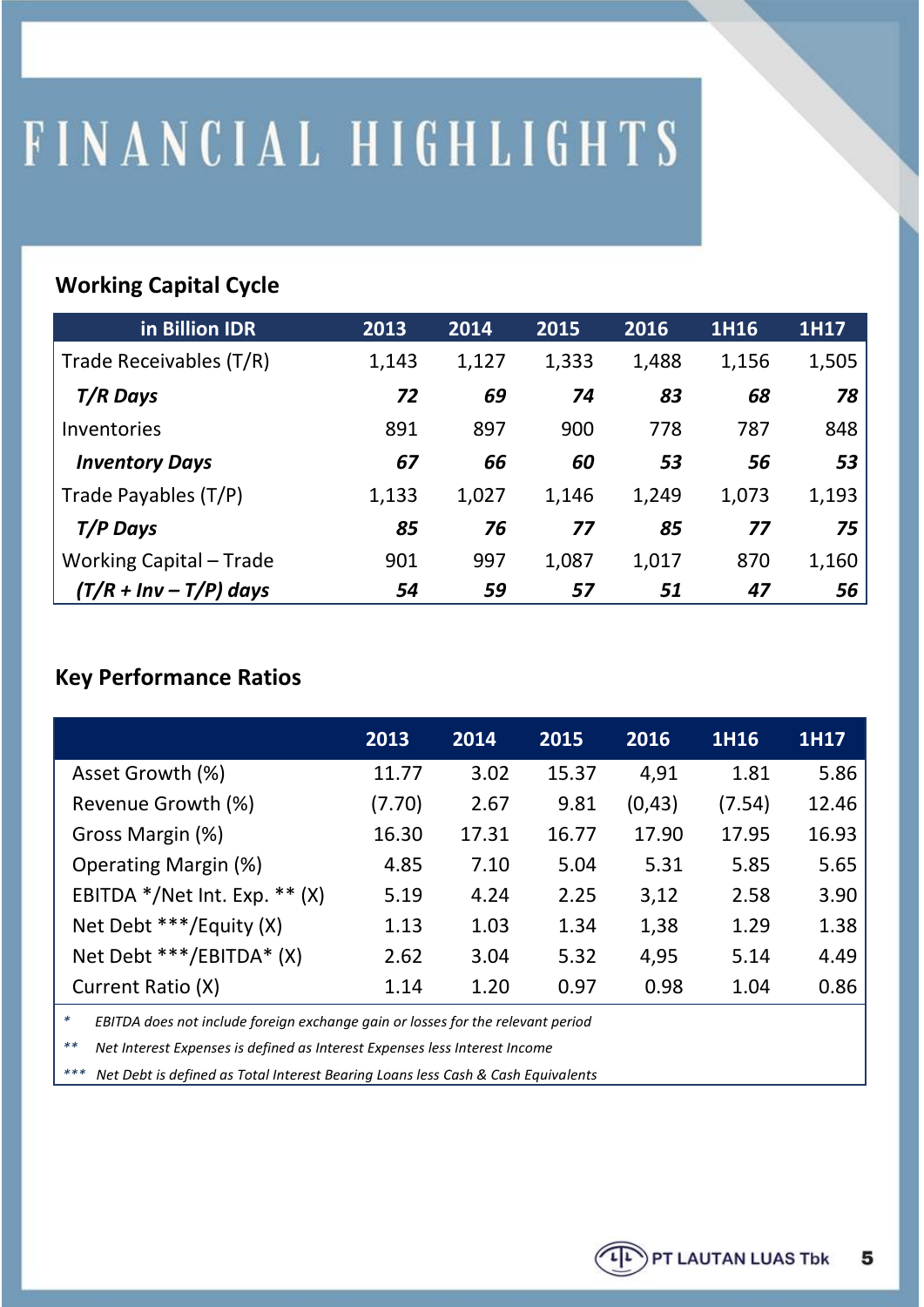### SHARE PRICE HISTORY



| 1,560 |
|-------|
| 484   |
| 4.31  |
| 3.41  |
| 12.18 |
| 565   |
| 340   |
| 56    |
|       |

*\* Include 47,338,000 treasury stocks*